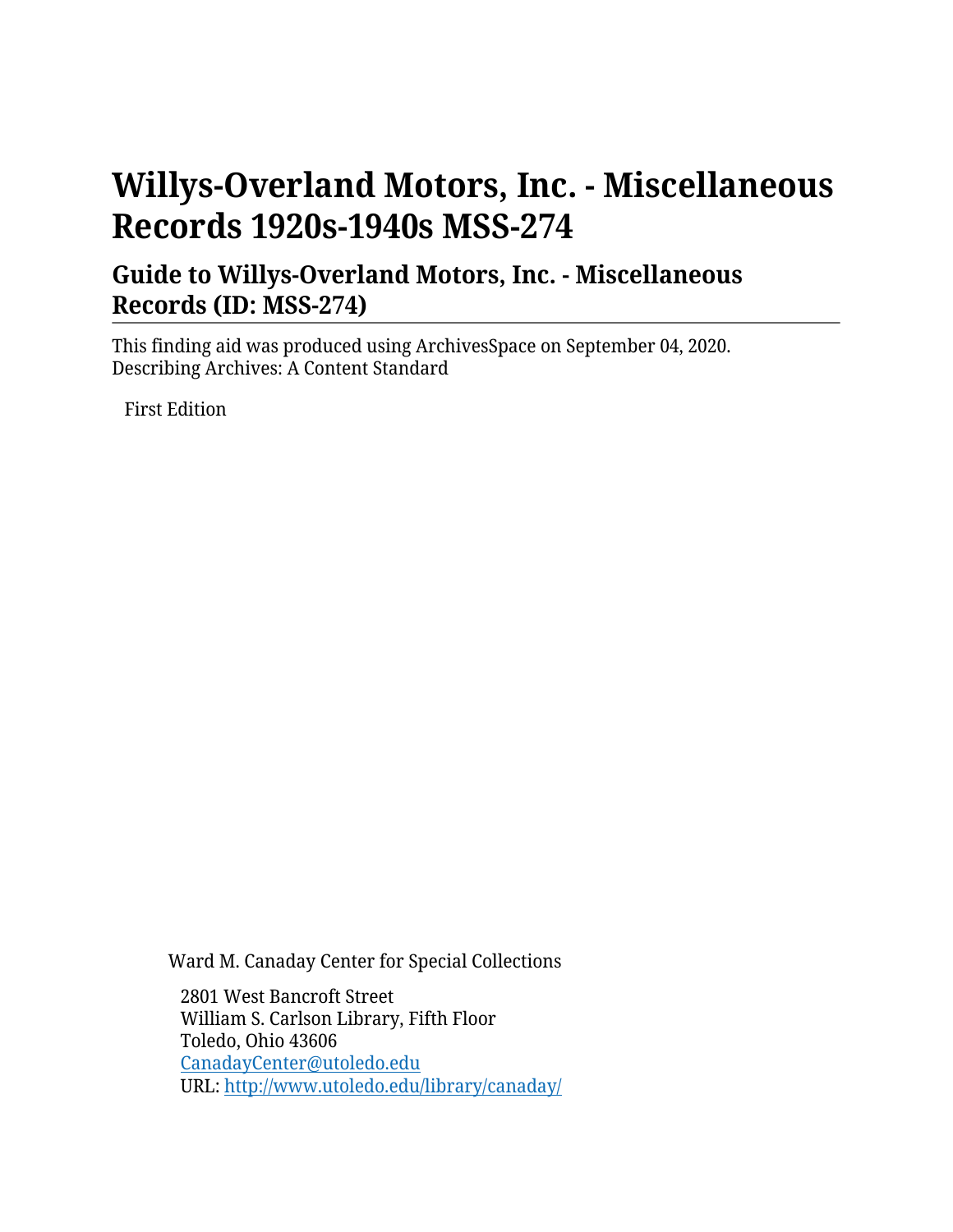# <span id="page-1-0"></span>**Table of Contents**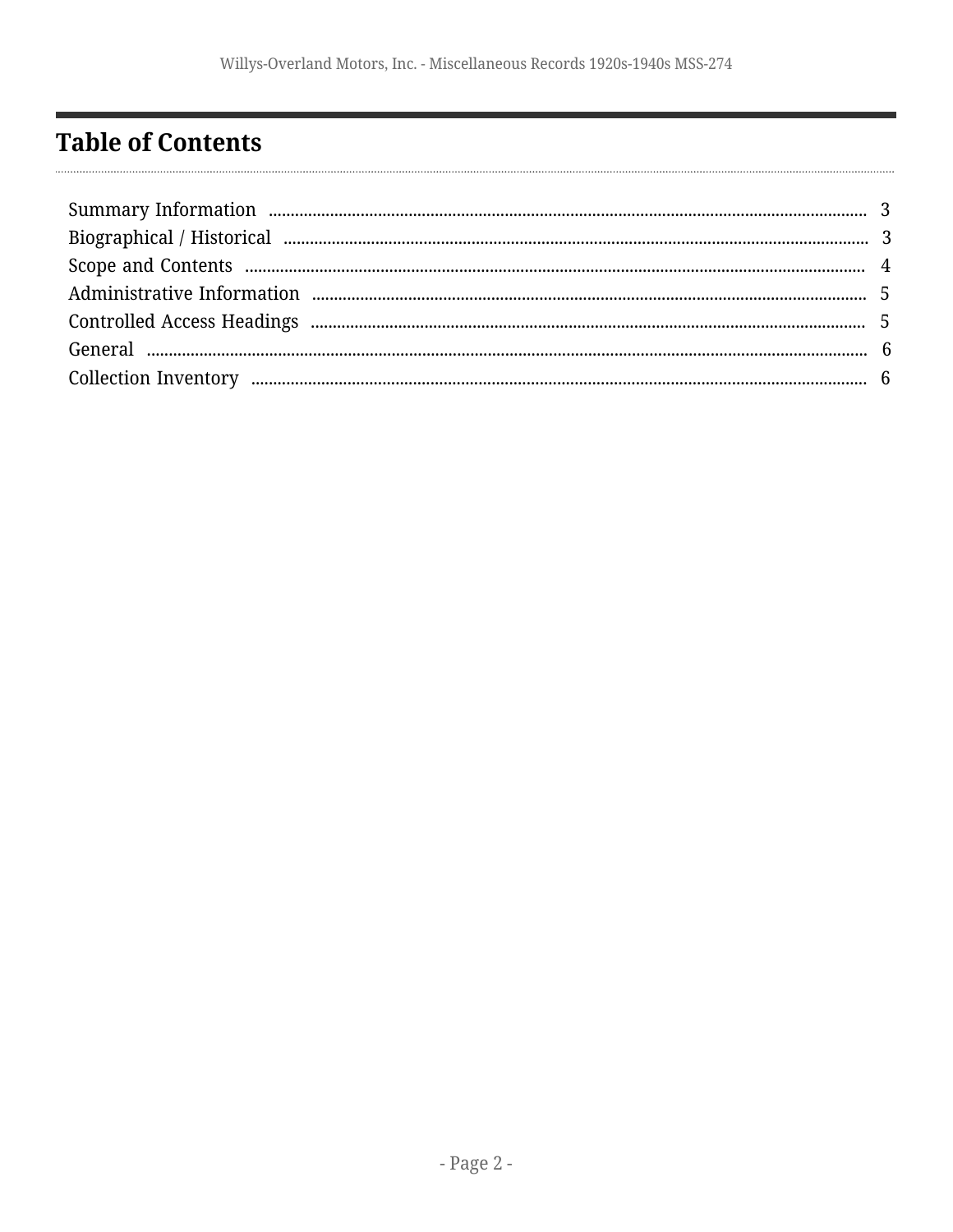### <span id="page-2-0"></span>**Summary Information**

| <b>Repository:</b>                                       | Ward M. Canaday Center for Special Collections      |
|----------------------------------------------------------|-----------------------------------------------------|
| Title:                                                   | Willys-Overland Motors, Inc.- Miscellaneous records |
| ID:                                                      | MSS-274                                             |
| Date [inclusive]:                                        | 1920-1940                                           |
| <b>Physical</b><br>Description:                          | 3 lin. ft. Linear Feet                              |
| Language of the<br><b>Material:</b>                      | N/A                                                 |
| <b>Mixed Materials</b><br>[3 2887922533502]<br>$[box]$ : | $\mathbf{1}$                                        |
| <b>Mixed Materials</b><br>[32887922533494]<br>[box]:     | $\overline{2}$                                      |
| <b>Mixed Materials</b><br>[32887922533460]<br>[box]:     | 3                                                   |

#### **Preferred Citation**

Images and other sources used with permission should be properly cited and credited. Credits should include text as listed below: For University Archives -- "Records of [College or Administrative Unit], The University of Toledo Archives, The Ward M. Canaday Center for Special Collections, The University of Toledo Libraries.

**^** [Return to Table of Contents](#page-1-0)

### <span id="page-2-1"></span>**Biographical / Historical**

In 1908, John North Willys formed a portion of the Overland Automotive Division from the Standard Wheel Company in Toledo, Ohio, which he later changed to Willys-Overland Motor Company 1912. From 1914 through 1919 Willy's-Overland Motor Company added the Electric Auto-lite Company and the Russel Motor Car Company in Canada, then John Willys founded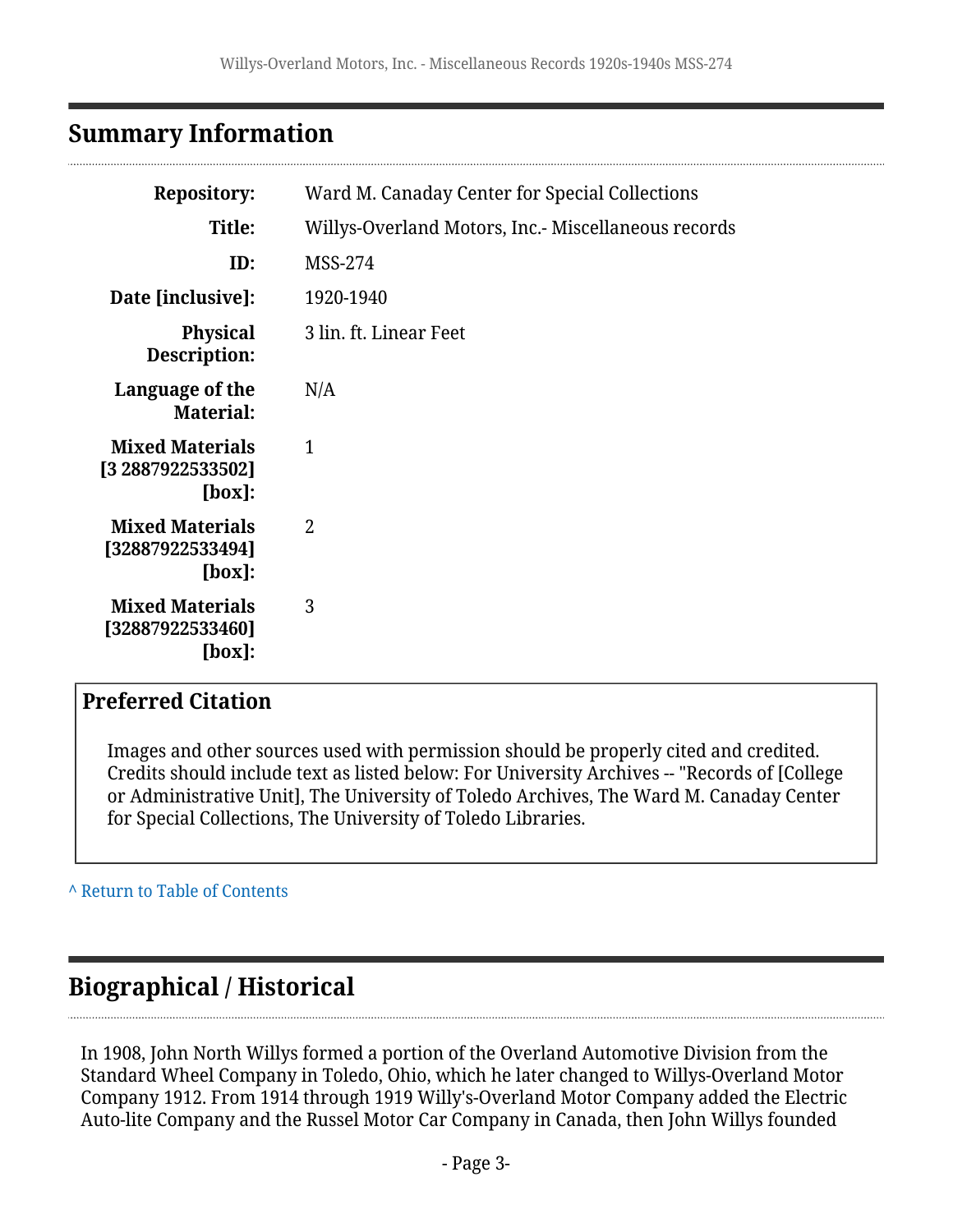the Willys Corporation as a holding company. While the company struggled financially during the first decades of its business and had to file for bankruptcy during the Great Depression, the company managed to survive by Willys adjusting his model program. He did this by producing only two models, which were the four-cylinder Willys 77 and the six-cylinder Willys 99, but later to try and avoid bankruptcy he decided to have only the four-cylinder Willys 77 to be produced. But unfortunately, he had to sell the the Canadian subsidiary was soon the only main plant in Toledo with a few others after the rest was sold to a newly established real estate company in order for the company to be able to stay afloat during difficult times.

During World War II Willy's-Overland became famous for its Jeeps and in 1940 when the United States army asked multiple companies to submit plans for a vehicle that would be able to travel different types of terrain, Willys was one of the two companies that submitted designs. Soon after, the Army awarded a government contract to the company for their vehicle, and Willys-Overland also provided the Ford Motor Company with its specifications so they could manufacture addition Jeeps for the U.S. Army. Once the war was over, the company continued to make Jeeps for the civilian population that was similar to the one that was used in the armed forces and made other vehicles that were based on the Jeep. Some of these vehicles became known as the Jeep Wagon, the Jeep CJ-2A, and the Jeep Truck. By 1953 the company was bought by the Kaiser Motor company and then in 1961, the company changed its name to Kaiser-Jeep Corporation. The Willys name continued with Brazilian operations until the 1980s.

Sources Cited: "Willys-Overland Company." Willys-Overland Company - Ohio History Central, ohiohistorycentral.org/w/Willys-Overland\_Company. "Willys-Overland Motors History (1908)." Motor Car, motor-car.net/willys/item/12268-willys-overland-motors-history.

**^** [Return to Table of Contents](#page-1-0)

# <span id="page-3-0"></span>**Scope and Contents**

In this collection, there are budget and finance papers, company letters, deeds of sales, legal papers, meeting minutes, property deeds and titles, stock certificates, documents form corporations and companies, and tax receipts from Willys-Overland Inc. The budget and finance papers include balance sheets, claims deposited with creditors, and real estate assets. Letters include those to the president of the Willys administration. Most of the documents from corporations and companies are of branches in Delaware from 1922 to 1924 and from Missouri branches from 1921 to 1931. The rest of the documents from the corporations and companies are from Euclid-Sterns Realty Cooperation from 1930 to 1933 and Euclid Lakeviews Cooperation in 1930. The legal papers include insurance policies, agreements, and leases dating from 1916 to 1944. Finally, some of the property deeds refer to properties in Toledo, Minneapolis, Burleson County, TX, and San Francisco.

For a more detailed description, see the box and folder list.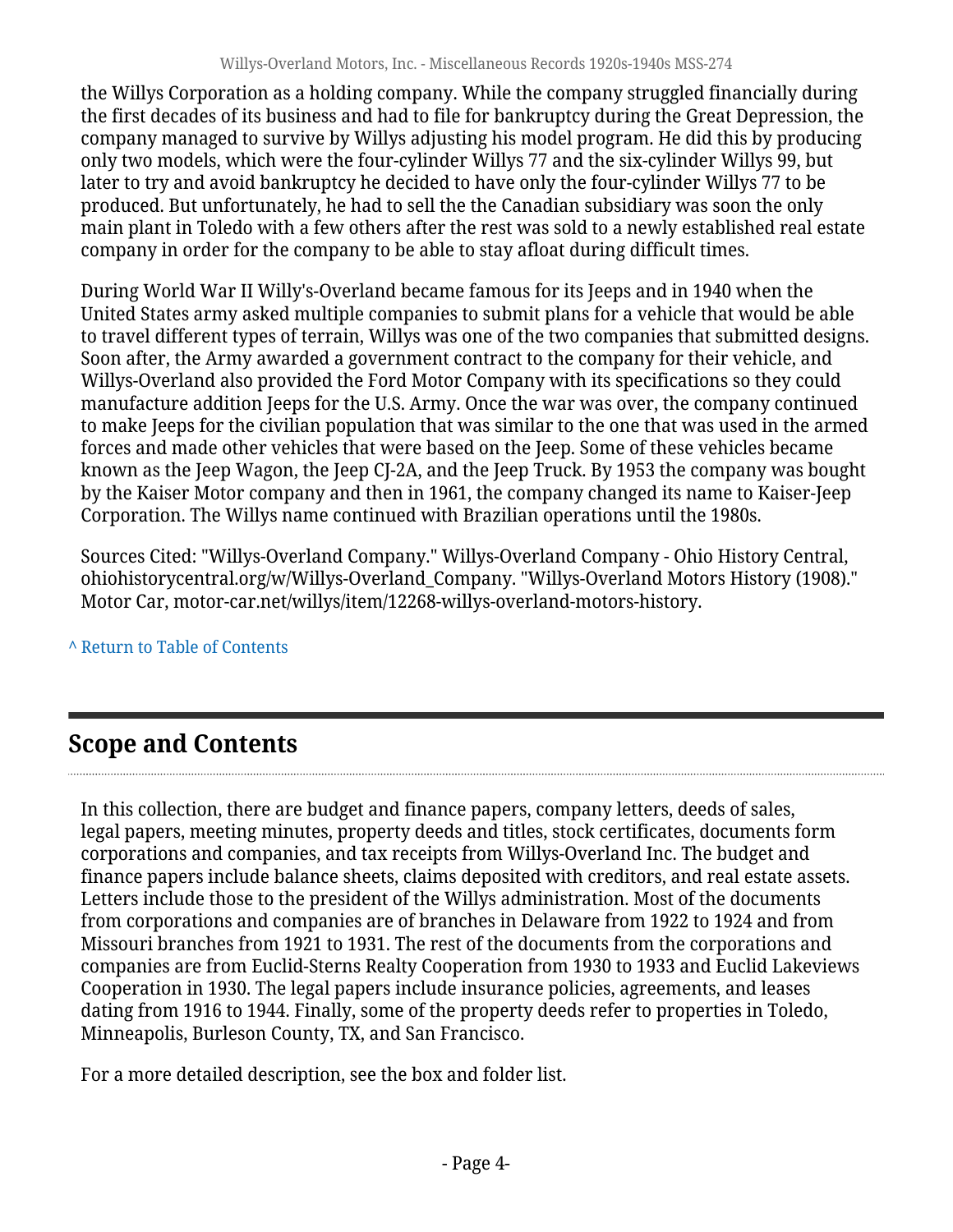#### **^** [Return to Table of Contents](#page-1-0)

### <span id="page-4-0"></span>**Administrative Information**

#### **Publication Statement**

Ward M. Canaday Center for Special Collections

2801 West Bancroft Street William S. Carlson Library, Fifth Floor Toledo, Ohio 43606 [CanadayCenter@utoledo.edu](mailto:CanadayCenter@utoledo.edu) URL:<http://www.utoledo.edu/library/canaday/>

#### **Conditions Governing Access**

Collection is open for research. Materials may be accessed by request at the Ward M. Canaday Center for Special Collections on the fifth floor of the William S. Carlson Library on the main campus of the University of Toledo. Materials do not circulate.

#### **Conditions Governing Use**

In most cases, the Canaday Center does not own the copyright and literary rights to items in its collections; it is the responsibility of the researcher to adhere to U.S. Copyright and Fair Use laws, including seeking permission from the copyright holder and payment of any royalty fees, in the reproduction and use of archival materials. Providing copies or scans does not constitute a license to publish or reproduce images in print or electronic form.

#### **^** [Return to Table of Contents](#page-1-0)

### <span id="page-4-1"></span>**Controlled Access Headings**

- Business and Commerce
- Labor
- Toledo History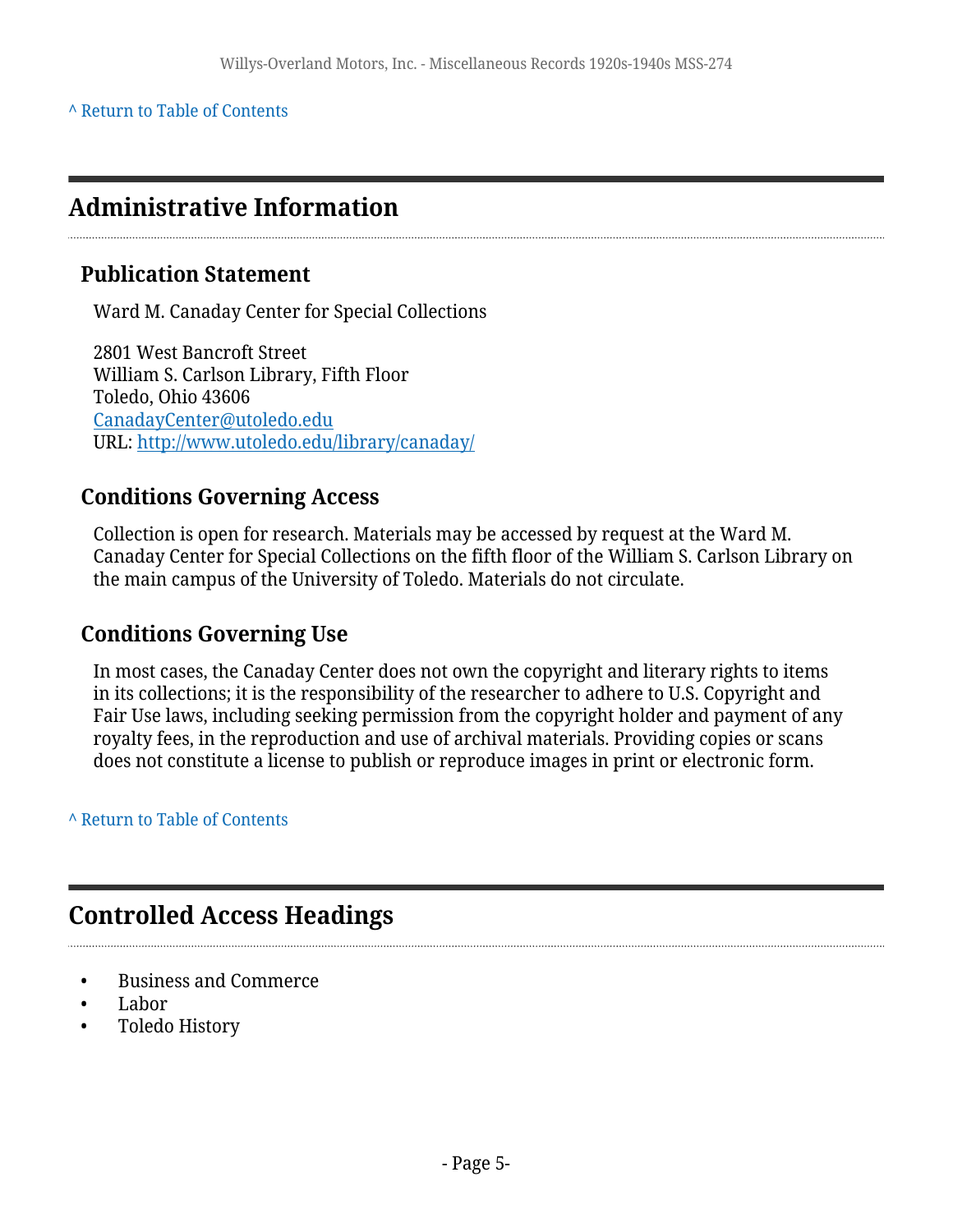### <span id="page-5-0"></span>**General**

 $\ddot{\phantom{0}}$ 

#### Accession Number: 13-20

#### **^** [Return to Table of Contents](#page-1-0)

# <span id="page-5-1"></span>**Collection Inventory**

| <b>Title/Description</b>                                                          | <b>Instances</b> |          |  |
|-----------------------------------------------------------------------------------|------------------|----------|--|
| Budget and Finance Documents, 1936-1944                                           | box 1            | folder 1 |  |
| Physical Description: 1 Linear Feet                                               |                  |          |  |
| Language of the Material: English.                                                |                  |          |  |
| Budget and Finance Documents, 1939-1946                                           | box 1            | folder 2 |  |
| Physical Description: 1 Linear Feet                                               |                  |          |  |
| Language of the Material: English.                                                |                  |          |  |
| Budget and Finance Documents, 1945-1946                                           | box 1            | folder 3 |  |
| <b>Physical Description: 1 Linear Feet</b>                                        |                  |          |  |
| Language of the Material: English.                                                |                  |          |  |
| Budget and Finance Documents, 1940-1946                                           | box 1            | folder 4 |  |
| Physical Description: 1 Linear Feet                                               |                  |          |  |
| Language of the Material: English.                                                |                  |          |  |
| Letters to the Company: to the President and Willy's<br>administration, 1936-1942 | box 1            | folder 5 |  |
| Physical Description: 1 Linear Feet                                               |                  |          |  |
| Language of the Material: English.                                                |                  |          |  |
| Deeds of Sale: Collins Land Co., 1913                                             | box 1            | folder 6 |  |
| Physical Description: 1 Linear Feet                                               |                  |          |  |
| Language of the Material: English.                                                |                  |          |  |
| Deeds of Sale: Libbey- Owens Sheets Glass Co., 1917                               | box 1            | folder 7 |  |
| Physical Description: 1 Linear Feet                                               |                  |          |  |
| Language of the Material: English.                                                |                  |          |  |
| Deeds of Sale: Mather Manufacturing Co., n.d                                      | box 1            | folder 8 |  |
| Physical Description: 1 Linear Feet                                               |                  |          |  |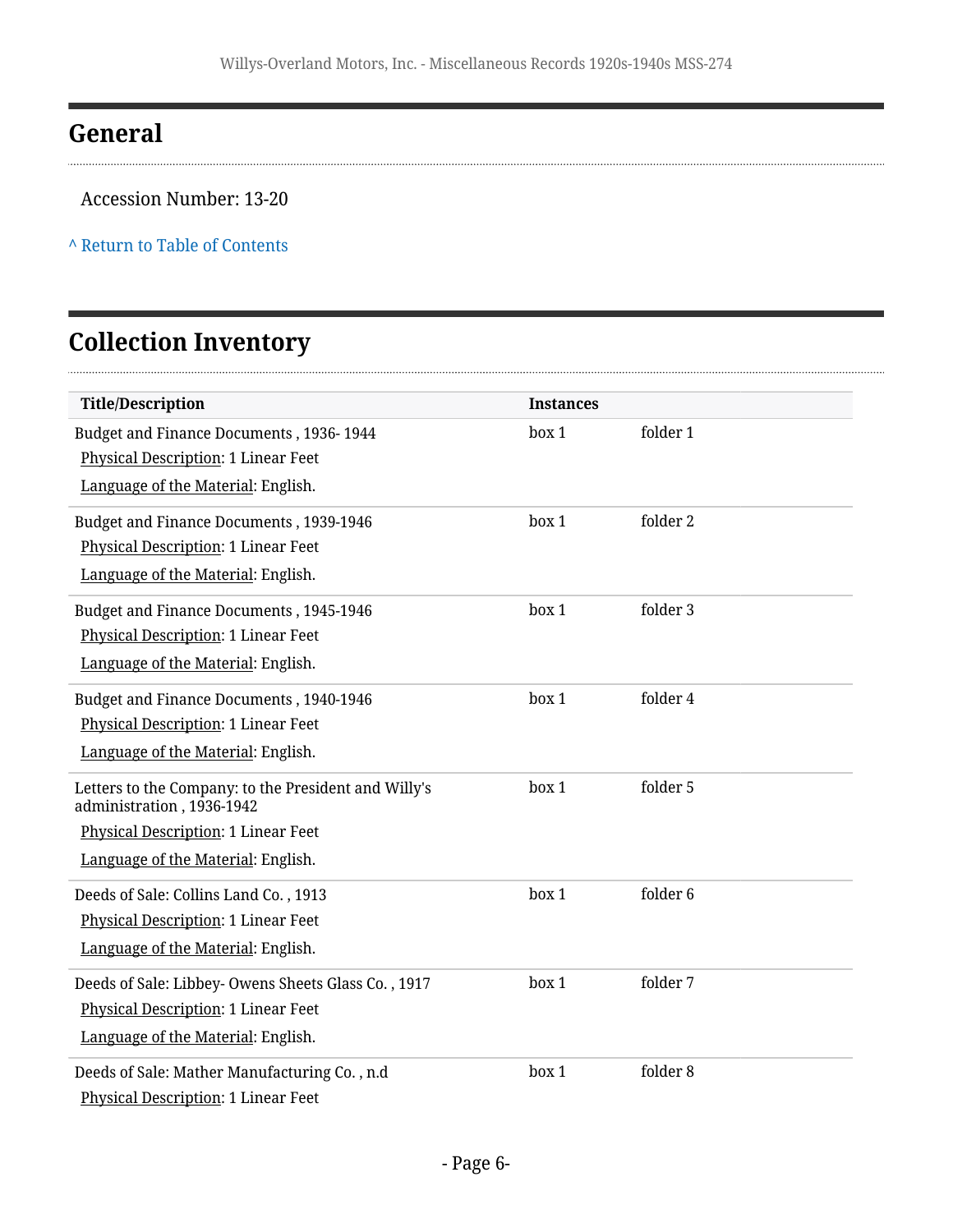Language of the Material: English.

| Incorporations and Companies: Euclid Lakeviews Corp., 1930                         | box 1 | folder 9  |
|------------------------------------------------------------------------------------|-------|-----------|
| Physical Description: 1 Linear Feet                                                |       |           |
| Language of the Material: English.                                                 |       |           |
| Incorporations and companies: Incorporation in the State of<br>Missouri, 1921-1931 | box 1 | folder 10 |
| Physical Description: 1 Linear Feet                                                |       |           |
| Language of the Material: English.                                                 |       |           |
| Physical Description: 1 Linear Feet                                                | box 1 |           |
| Language of the Material: English.                                                 |       |           |
| Incorporations and Companies: Incorporation In Delaware,<br>1922-1924              | box 1 | folder 11 |
| Physical Description: 1 Linear Feet                                                |       |           |
| Language of the Material: English.                                                 |       |           |
| Incorporations and Companies: Euclid-Sterns Realty Co., 1930-<br>1933              | box 1 | folder 12 |
| Physical Description: 1 Linear Feet                                                |       |           |
| Language of the Material: English.                                                 |       |           |
| Legal Papers: Release Compensation Insurance Policy, 1937                          | box 1 | folder 13 |
| Physical Description: 1 Linear Feet                                                |       |           |
| Language of the Material: English.                                                 |       |           |
| Legal Papers: Lease of Roof Space on Kansas City Prop.,<br>1930-1933               | box 1 | folder 14 |
| Physical Description: 1 Linear Feet                                                |       |           |
| Language of the Material: English.                                                 |       |           |
| Legal Papers: NY Central Railroad Company Agreements,<br>1916-1934                 | box 1 | folder 15 |
| Physical Description: 1 Linear Feet                                                |       |           |
| Language of the Material: English.                                                 |       |           |
| Legal Papers: Lease with Willys Real Estate Realization Corp,<br>1936-1944         | box 1 | folder 16 |
| Physical Description: 1 Linear Feet                                                |       |           |
| Language of the Material: English.                                                 |       |           |
| Legal Papers: taxicab Division Act Judgment Against &<br>Collection, 1928-1931     | box 1 | folder 17 |
| Physical Description: 1 Linear Feet                                                |       |           |
| Language of the Material: English.                                                 |       |           |

Meeting Minutes: Board of Directors, 1937-1942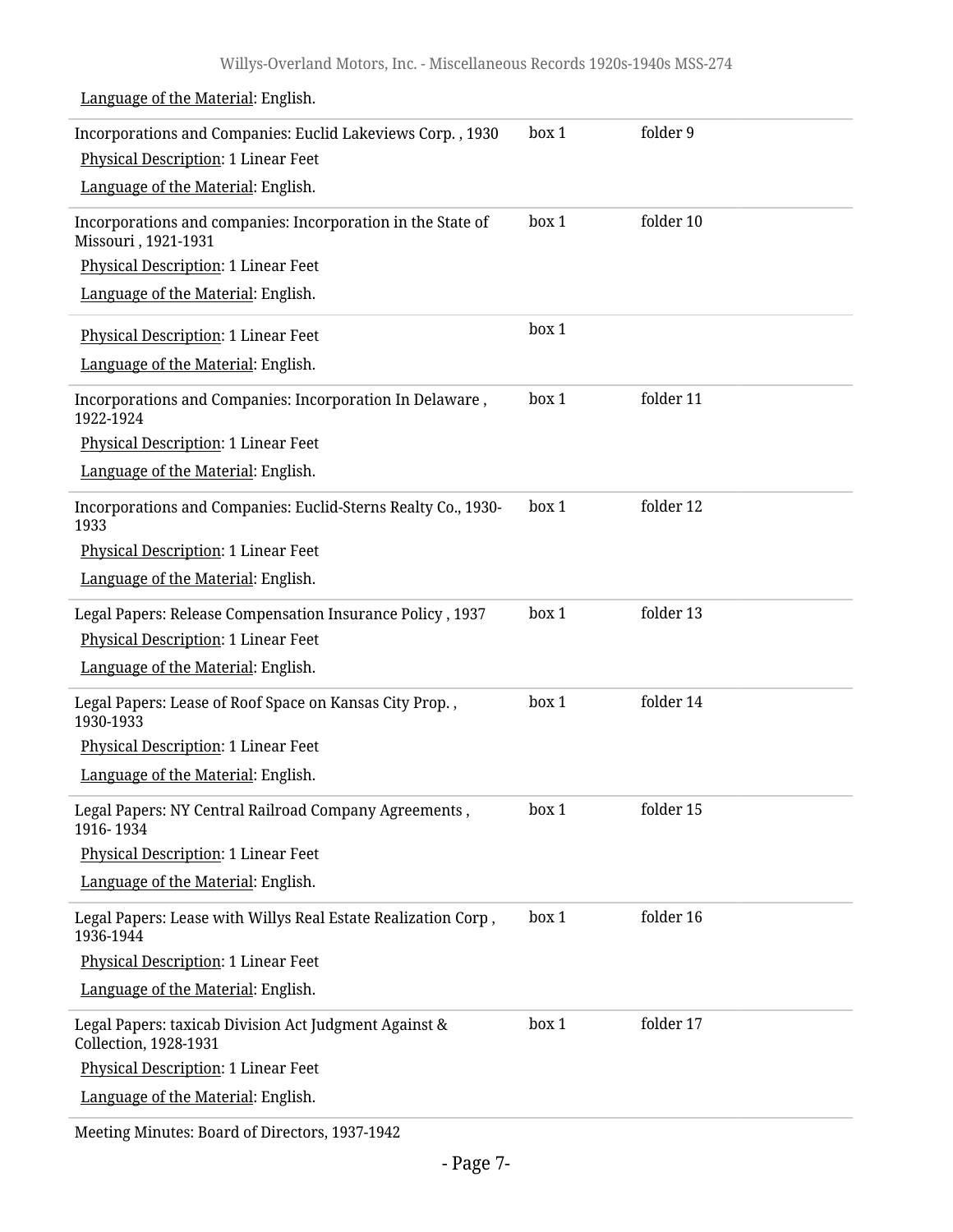| <b>Physical Description: 1 Linear Feet</b>                                  | box 1 | folder 18 |
|-----------------------------------------------------------------------------|-------|-----------|
| Language of the Material: English.                                          |       |           |
| Meeting Minutes: Board of Directors, 1943                                   | box 1 | folder 19 |
| <b>Physical Description: 1 Linear Feet</b>                                  |       |           |
| Language of the Material: English.                                          |       |           |
| Miscellaneous, 1914-1946                                                    | box 1 | folder 20 |
| <b>Physical Description: 1 Linear Feet</b>                                  |       |           |
| Language of the Material: English.                                          |       |           |
| Miscellaneous, n.d                                                          | box 1 | folder 21 |
| Physical Description: 1 Linear Feet                                         |       |           |
| Language of the Material: English.                                          |       |           |
| Miscellaneous, n.d                                                          | box 1 | folder 22 |
| Physical Description: 1 Linear Feet                                         |       |           |
| Language of the Material: English.                                          |       |           |
| Property Deeds: 314 Columbia St., 1914                                      | box 1 | folder 23 |
| Physical Description: 1 Linear Feet                                         |       |           |
| Language of the Material: English.                                          |       |           |
| Property Deeds: 1664 Hennepin Ave., Minneapolis, 1916-1938                  | box 1 | folder 24 |
| Physical Description: 1 Linear Feet                                         |       |           |
| Language of the Material: English.                                          |       |           |
| Property Deeds: Burleson County TX, 1930-1939                               | box 1 | folder 25 |
| Physical Description: 1 Linear Feet                                         |       |           |
| Language of the Material: English.                                          |       |           |
| Property Deeds: Central Grove, (lot's 111-116), 1904-1918                   | box 1 | folder 26 |
| Physical Description: 1 Linear Feet                                         |       |           |
| Language of the Material: English.                                          |       |           |
| Property Deeds: Central Grove ADD (Toledo) (Lot's 55-62),<br>1899-1916      | box 1 | folder 27 |
| Physical Description: 1 Linear Feet                                         |       |           |
| Language of the Material: English.                                          |       |           |
| Property Deeds: Central Grove ADD. (Toledo) (Lots Nos. 6 +21),<br>1915-1916 | box 1 | folder 28 |
| Physical Description: 1 Linear Feet                                         |       |           |
| Language of the Material: English.                                          |       |           |
| Property Deeds: Park Ave. Toledo, 1912-1917                                 | box 1 | folder 29 |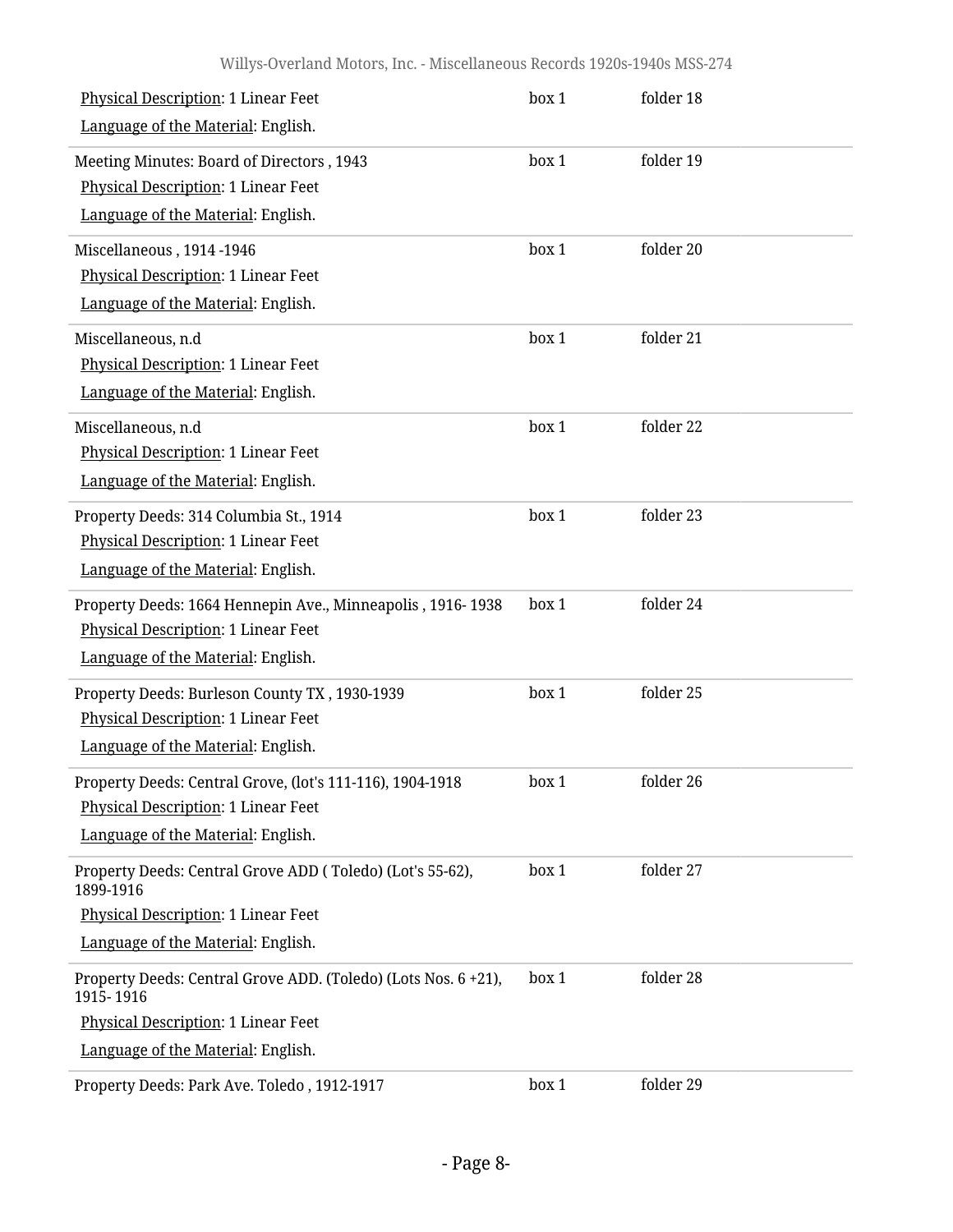| Physical Description: 1 Linear Feet<br>Language of the Material: English.                                                                              |       |                     |  |
|--------------------------------------------------------------------------------------------------------------------------------------------------------|-------|---------------------|--|
| Property Deeds: Kathleen FL, 1928<br>Physical Description: 1 Linear Feet<br>Language of the Material: English.                                         | box 1 | folder 30           |  |
| Property Deeds: Jewell Place ADD. (Toledo), 1905-1926<br><b>Physical Description: 1 Linear Feet</b><br>Language of the Material: English.              | box 2 | folder 1            |  |
| Property Deeds: Homeville Subdivision (Washington<br>Township), 1919-1927<br>Physical Description: 1 Linear Feet<br>Language of the Material: English. | box 2 | folder 2            |  |
| Property Deeds: Hillsborough County. FL, 1929<br>Physical Description: 1 Linear Feet<br>Language of the Material: English.                             | box 2 | folder 3            |  |
| Property Deeds: Doehler Die Casting Co., 1915 -1916<br>Physical Description: 1 Linear Feet<br>Language of the Material: English.                       | box 2 | folder 4            |  |
| Property Deeds Dixon Estate, 1914-1915<br>Physical Description: 1 Linear Feet<br>Language of the Material: English.                                    | box 2 | folder 5            |  |
| Property Deeds: Ohio Savings Bank and Trust Co., 1915<br>Physical Description: 1 Linear Feet<br>Language of the Material: English.                     | box 2 | folder <sub>6</sub> |  |
| Property Deeds: Ottawa Terrace Subdivision (Toledo),<br>1918-1919<br>Physical Description: 1 Linear Feet<br>Language of the Material: English.         | box 2 | folder 7            |  |
| Property Deeds: Philips' Farm subdivision, 1914-1919<br>Physical Description: 1 Linear Feet<br>Language of the Material: English.                      | box 2 | folder 8            |  |
| Property Deeds: Reffensperger, Kelly & Crims ADD. (Toledo),<br>1914<br>Physical Description: 1 Linear Feet<br>Language of the Material: English.       | box 2 | folder 9            |  |
| Property Deeds: Central Grove ADD (Toledo) (Lot's 18-25),<br>1910-1916                                                                                 | box 2 | folder 10           |  |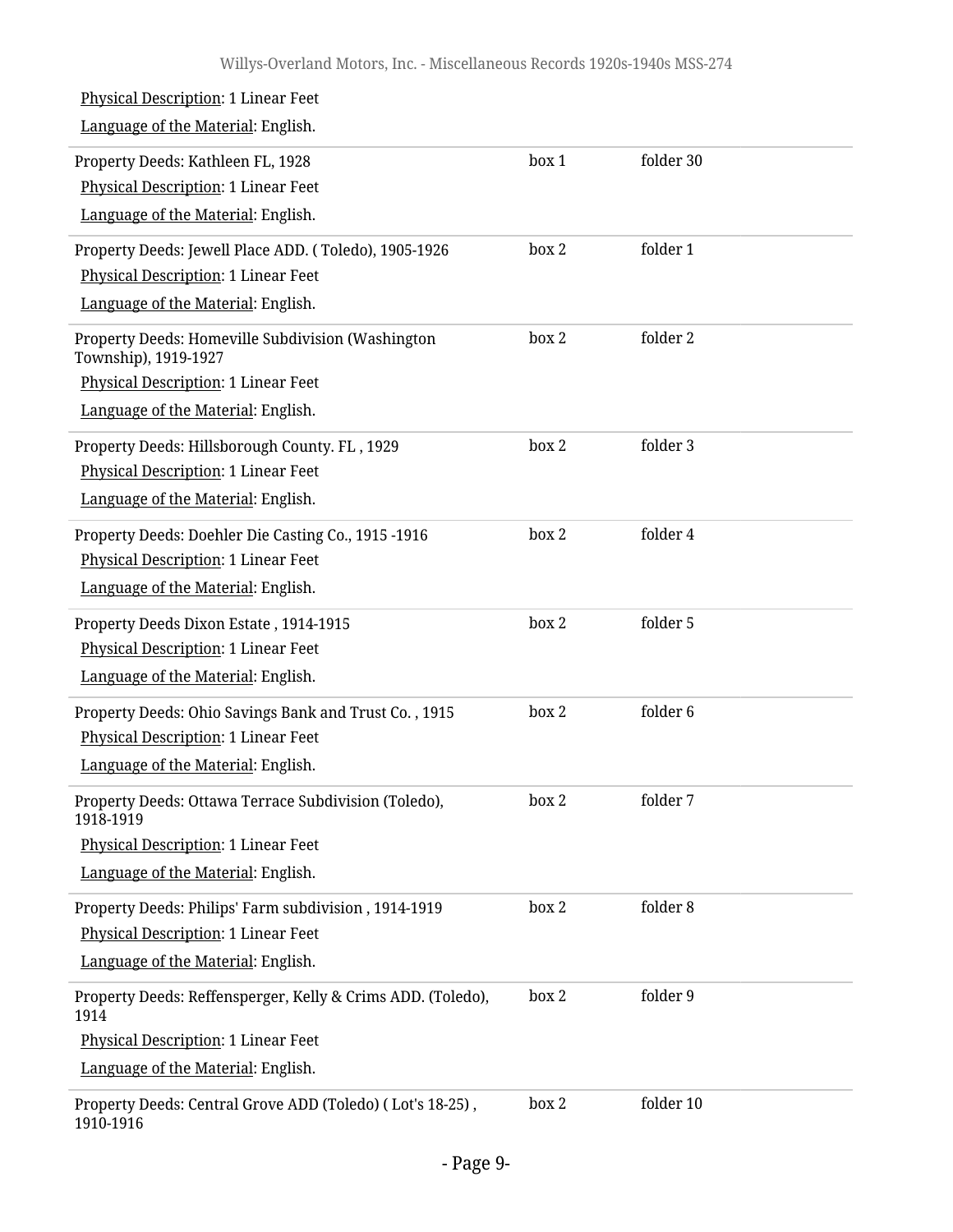| Physical Description: 1 Linear Feet                                                                                                   |       |           |  |
|---------------------------------------------------------------------------------------------------------------------------------------|-------|-----------|--|
| Language of the Material: English.                                                                                                    |       |           |  |
| Property Deeds: Central Grove ADD (Toledo) (Lot's 15-17),<br>1924-1926                                                                | box 2 | folder 11 |  |
| Physical Description: 1 Linear Feet                                                                                                   |       |           |  |
| Language of the Material: English.                                                                                                    |       |           |  |
| Property Deeds: Central Grove, (Lost's 7-14), 1876-1916<br>Physical Description: 1 Linear Feet                                        | box 2 | folder 12 |  |
| Language of the Material: English.                                                                                                    |       |           |  |
| Property Deeds: Cycle Dale ADD. (Toledo), 1894-1905<br>Physical Description: 1 Linear Feet<br>Language of the Material: English.      | box 2 | folder 13 |  |
| Property Deeds: Cycle Dale Addition (Toledo), 1905-1915<br>Physical Description: 1 Linear Feet<br>Language of the Material: English.  | box 2 | folder 14 |  |
| Property Deeds: West Toledo, 1926<br>Physical Description: 1 Linear Feet<br>Language of the Material: English.                        | box 2 | folder 15 |  |
| Property Deeds: Washington Township OH., 1914-1935<br>Physical Description: 1 Linear Feet<br>Language of the Material: English.       | box 2 | folder 16 |  |
| Property Deeds: Washington Township, OH., 1914-1917<br>Physical Description: 1 Linear Feet<br>Language of the Material: English.      | box 2 | folder 17 |  |
| Property Deeds: Washington Heights (Toledo), 1912-1918<br>Physical Description: 1 Linear Feet<br>Language of the Material: English.   | box 2 | folder 18 |  |
| Property Deeds: T.P Brown's Addition (Toledo), 1916-1919<br>Physical Description: 1 Linear Feet<br>Language of the Material: English. | box 2 | folder 19 |  |
| Property Deeds: Central Grove ADD (Toledo) (Lot's 26-35),<br>1910-1916<br>Physical Description: 1 Linear Feet                         | box 2 | folder 20 |  |
| Language of the Material: English.                                                                                                    |       |           |  |
| Property Deeds: Central Grove ADD (Toledo) (Lot's 36-44),<br>1896-1916<br>Physical Description: 1 Linear Feet                         | box 2 | folder 21 |  |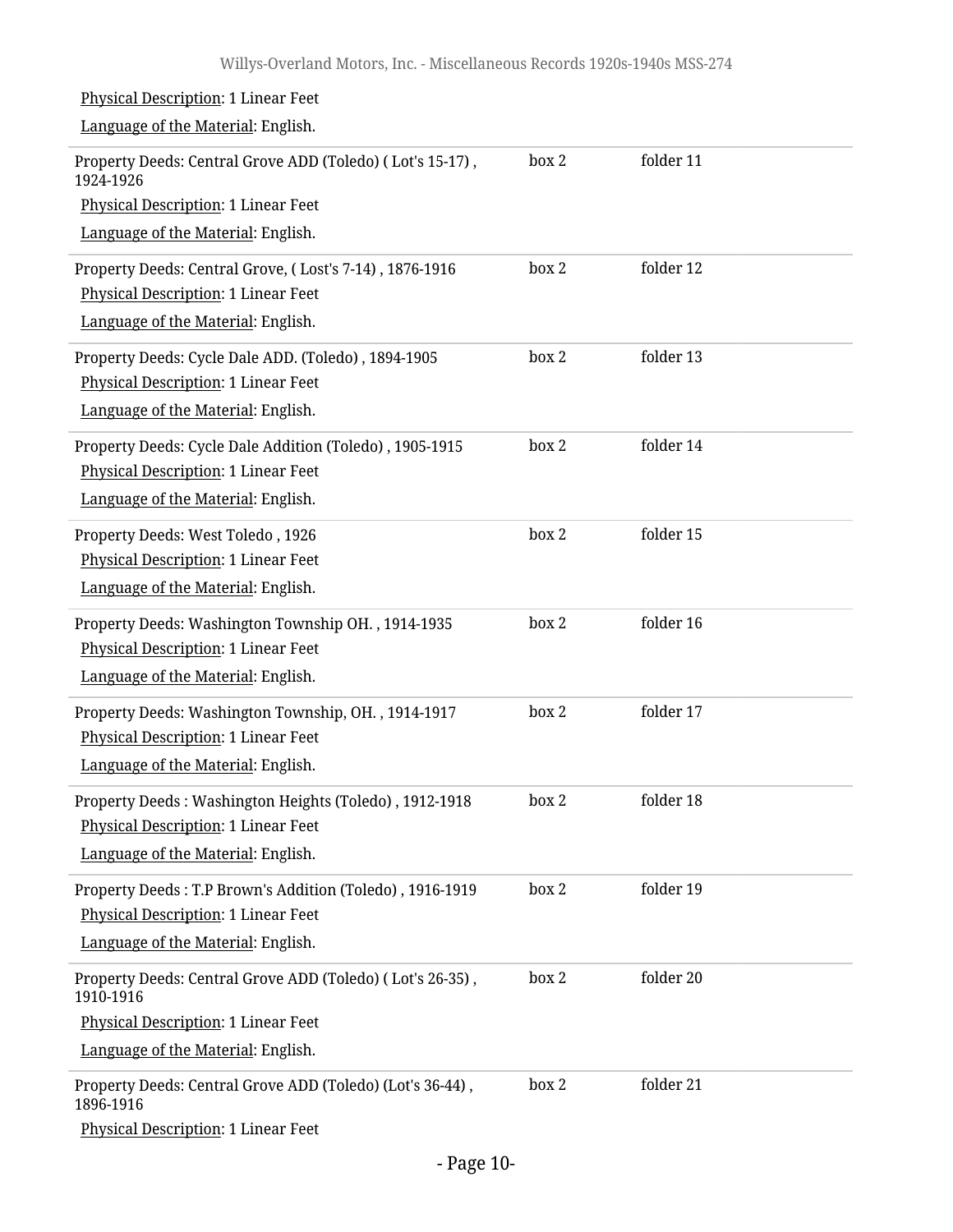| Property Deeds: Central Grove ADD (Toledo) (Lot's 45-54),<br>1911-1916    | box 2 | folder 22 |
|---------------------------------------------------------------------------|-------|-----------|
| Physical Description: 1 Linear Feet                                       |       |           |
| Language of the Material: English.                                        |       |           |
| Property Deeds: Central Grove ADD (Toledo) (Lot's 97-110),<br>1880-1912   | box 2 | folder 23 |
| Physical Description: 1 Linear Feet                                       |       |           |
| Language of the Material: English.                                        |       |           |
| Property Deeds: San Francisco Overland Stores CO.,<br>1915-1920           | box 2 | folder 24 |
| Physical Description: 1 Linear Feet                                       |       |           |
| Language of the Material: English.                                        |       |           |
| Property Deeds: Central Grove, Toledo (Lots #'s 1-5), 1904<br>$-1916$     | box 2 | folder 25 |
| Physical Description: 1 Linear Feet                                       |       |           |
| Language of the Material: English.                                        |       |           |
| Property Deeds: Homeville Subdivision (Washington<br>Township), 1922-1937 | box 2 | folder 26 |
| Physical Description: 1 Linear Feet                                       |       |           |
| Language of the Material: English.                                        |       |           |
| Property Records: Leases, 1910                                            | box 3 | folder 1  |
| Physical Description: 1 Linear Feet                                       |       |           |
| Language of the Material: English.                                        |       |           |
| Property Records: Purchases, 1919-1926                                    | box 3 | folder 2  |
| <b>Physical Description: 1 Linear Feet</b>                                |       |           |
| Language of the Material: English.                                        |       |           |
| Property Records: property in Indianapolis, 1922                          | box 3 | folder 3  |
| Physical Description: 1 Linear Feet                                       |       |           |
| Language of the Material: English.                                        |       |           |
| Property Titles: Cushing Place Toledo (lot nos. 153-155),<br>1914-1916    | box 3 | folder 4  |
| Physical Description: 1 Linear Feet                                       |       |           |
| Language of the Material: English.                                        |       |           |
| Property Titles: Collins Dale, Toledo, n.d                                | box 3 | folder 5  |
| Physical Description: 1 Linear Feet                                       |       |           |
| Language of the Material: English.                                        |       |           |
|                                                                           |       |           |

Language of the Material: English.

Property Title : Harris Farm Toledo, n.d.